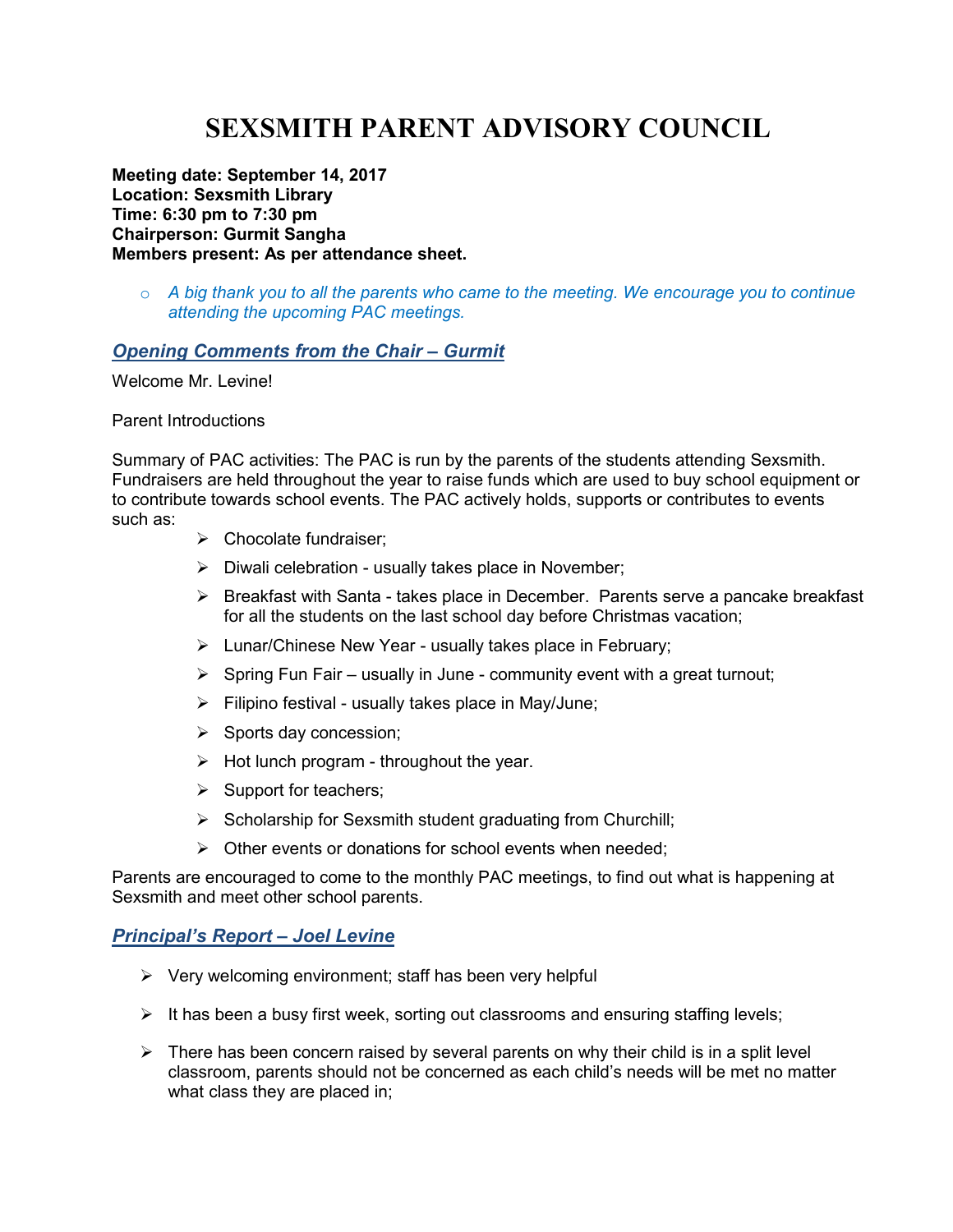- $\triangleright$  "Safe Arrival" program is being used by several schools and it is being implemented at Sexsmith; basically it is similar to the procedures used in the past but this is more formalized. If your child will not be coming into school the parent should call 604-713-5159 and then when prompted input school #80 for Sexsmith. The parent should leave a message stating that their child will not be attending school. The teacher will be notified. If you pick up your child from school YOU MUST sign out at the office otherwise the police will be called if the school staff cannot find your child.
- $\triangleright$  A teacher raised concerns over students running between parked cars to get picked up by their ride that is stopped on  $59<sup>th</sup>$  Avenue;
- $\triangleright$  The Terry Fox Run will take place on September 29/17 Mr. Levine would like to thank the teachers for organizing the event;
- $\triangleright$  Next month Mrs. M (librarian) will be presenting to the PAC;
- $\triangleright$  Sandy would like to discuss the procedure involved with the chocolate sales; Gurmit will discuss the process with Sandy and Joel;
- $\triangleright$  The school has received about \$11,000 of additional funds per student from the BC government; it will be used for text books, technology etc.; some funds from the \$11K were held back to purchase laptops for all the teachers from grades 3 to 7; any PAC supplied laptops will be placed in the cart for student use;
- $\triangleright$  A parent raised concerns over the lack of space to accommodate more children in before and after school daycare. The daycare told the parent that is a school issue nothing to do with their daycare – Mr. Levine to follow up with Sunset Daycare
- $\triangleright$  A parent questioned why microwaves are not provided to students Mr. Levine stated that this would require adult supervision and there are close to 400 students which would create congestion issues and potentially safety issues.

Parents are encouraged to visit the school website for more details: http://sexsmith.vsb.bc.ca/default.htm

## *Financial Update from the Treasurer – Fay Tam*

Currently the breakdown of PAC funds is as follows:

| • General account          | 19,267.50 |
|----------------------------|-----------|
| • Chocolates               | 9,773.50  |
| • Gaming account           | 267.70    |
| • Gaming membership shares | 5.49      |

This balance above is before the following balances have been accounted for:

Teacher's memorial fund of \$1,500 still to be paid (waiting for invoice) Once this \$1,500 has been paid then the balance remaining in the account will \$27,814.19

The funds from the gaming grant (\$20 per child based on previous year's enrollment of 350 students) should be coming in around October. This gaming grant funds should be around \$7K and they should be used within three years. There are restrictions on what the funds can be used for.

For more information please visit the following website:

http://www2.gov.bc.ca/assets/gov/sports-recreation-arts-and-culture/gambling/grants/guide-cgg.pdf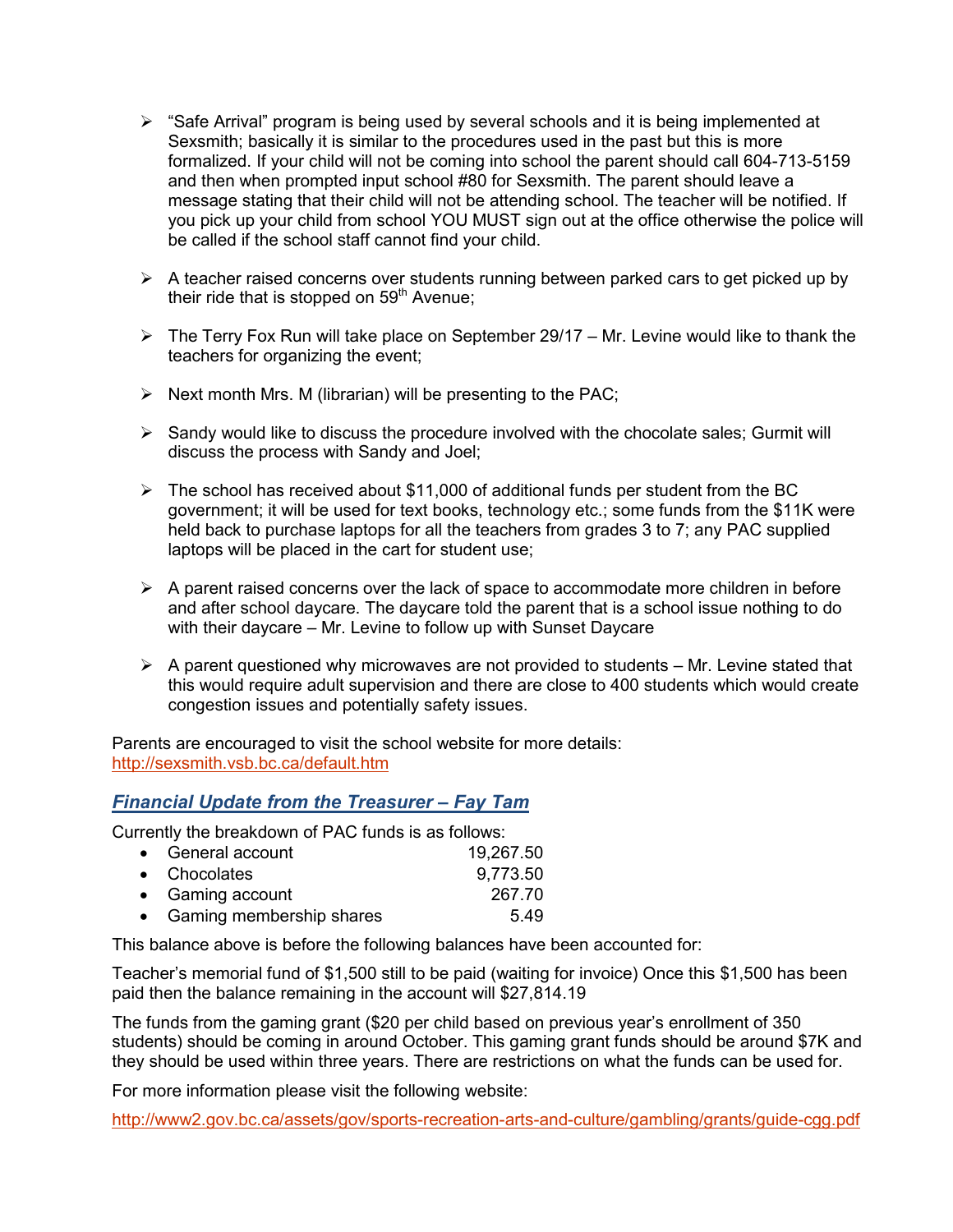## *Hot Lunch Program – Stan Tam*

The pizza hot lunch program will start up on October 4 with forms sent out next week. All order forms are due by September 25. If the hot lunch order form is not submitted on time due to extenuating circumstances then the parents will need to go through Mr. Levine to place the later order.

Stan and Roy with the help of parent volunteers will organize the program. It will be pizza Fridays and Nuggets on Wednesdays for the first 6 weeks and then Macaroni and Cheese for the last five Wednesdays. The hot lunch will run from October 4<sup>th</sup> through to December 15.

The PAC is always looking for parent volunteers; if you are interested please contact Stan Tam or send an email to **sexsmithvolunteers@gmail.com**).

Parents are encouraged to provide suggestions at future PAC meetings however there is an expectation for parents to assist in carrying out their suggestions.

## *Upcoming School Events*

Diwali celebration will take place on November 20 at 11:00 am; help will be needed on November 19 to setup the gym, Kami will send out an email closer to the date requesting volunteers. The teachers will be served lunch. Students will be given a samosa and a juice box.

Stan has starting prepping for Breakfast with Santa; he will follow up with Santa to ensure he makes an appearance; Mr. Levine to follow up with Ross and the Rotary Club

## *Fundraising Discussions*

Chocolate orders will be finalized at the next PAC meeting.

## *Volunteer Coordinator – Kami Hothi*

A volunteer email address has been setup (**sexsmithvolunteers@gmail.com**), anyone wishing to volunteer can email Kami to let her know which events they would like to volunteer for. In the near future a calendar will be posted on the school website each month showing what activities are coming up where volunteers will be needed.

Meeting adjourned at 7:25 pm

Next meeting date: October 12, 2017 at 6:30pm

Location: Sexsmith Library

Future meeting dates: November  $9<sup>th</sup>$  and December  $7<sup>th</sup>$ 

## **Signatures of the 2017/2018 PAC Board members are as follows:**

Chair – Gurmit Sangha

Vice Chair – Kami Hothi